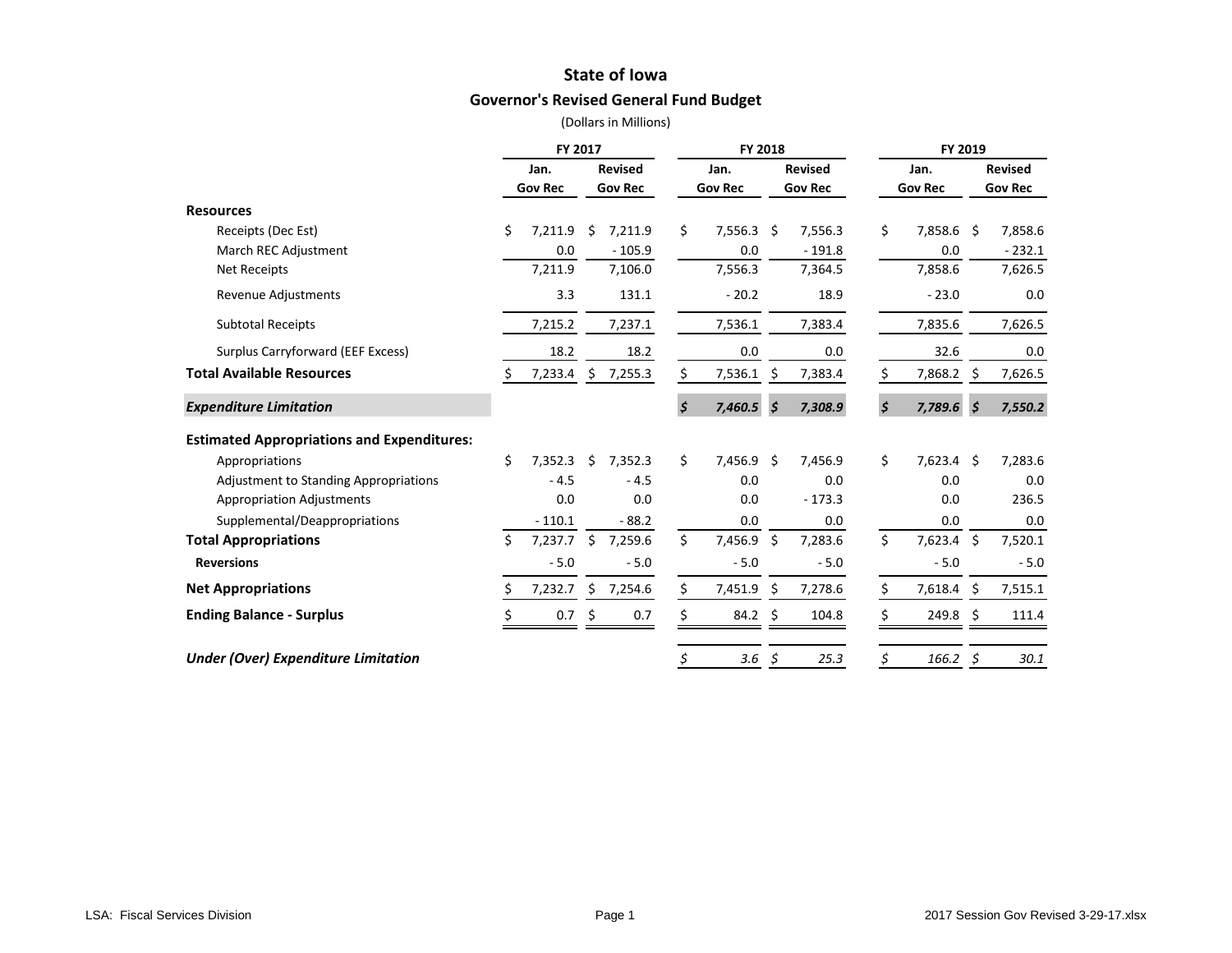# **State of Iowa General Fund Revenue Adjustments by Act**

(Dollars in Millions)

|                 |                                                                                      |    |                  | <b>Gov Rec</b> |         | <b>Revised Gov Rec</b> |                  |                   |         |  |  |  |
|-----------------|--------------------------------------------------------------------------------------|----|------------------|----------------|---------|------------------------|------------------|-------------------|---------|--|--|--|
| <b>Bill No.</b> |                                                                                      |    | FY 2017          | <b>FY 2018</b> | FY 2019 |                        | FY 2017          | FY 2018           | FY 2019 |  |  |  |
| SF 130          | <b>Enacted Law Changes Prior to March REC</b> <sup>1/</sup><br><b>Fund Transfers</b> | \$ | $0.0$ \$         | 0.05           | 0.0     | Ś.                     | $25.2$ \$        | $0.0$ \$          | 0.0     |  |  |  |
|                 | Revenue Changes not included in March REC                                            |    |                  |                |         |                        |                  |                   |         |  |  |  |
| Gov             | IRC Update (Except Section 179)                                                      | Ś. | $-29.9$ \$       | $-20.2$ \$     | $-23.0$ | Ś.                     | $0.0$ \$         | $0.0$ \$          | 0.0     |  |  |  |
| Gov             | Cash Reserve Fund Transfer                                                           |    | 0.0              | 0.0            | 0.0     |                        | 131.1            | 0.0               | 0.0     |  |  |  |
| Gov             | <b>Fund Transfers</b>                                                                |    | 33.2             | 0.0            | 0.0     |                        | 0.0              | 0.0               | 0.0     |  |  |  |
| Gov             | <b>Gaming Revenue Transfer</b>                                                       |    | 0.0              | 0.0            | 0.0     |                        | 0.0              | 18.9              | 0.0     |  |  |  |
|                 | Subtotal                                                                             |    | $3.3\;$ \$       | $-20.2$ \$     | $-23.0$ |                        | $131.1 \text{ }$ | 18.9 <sup>5</sup> | 0.0     |  |  |  |
|                 | <b>Total Revenue Adjustments</b>                                                     |    | 3.3 <sup>5</sup> | $-20.2$ \$     | $-23.0$ |                        | $156.3 \text{ }$ | 18.9 <sup>5</sup> | 0.0     |  |  |  |

1/ SF 130 (FY 2017 Budget Adjustment Act) was enacted on February 1, 2017. The Act transferred \$25.2 million from various non-General Fund sources to the General Fund for FY 2017. The \$25.2 million was included in the March REC estimate for FY 2017.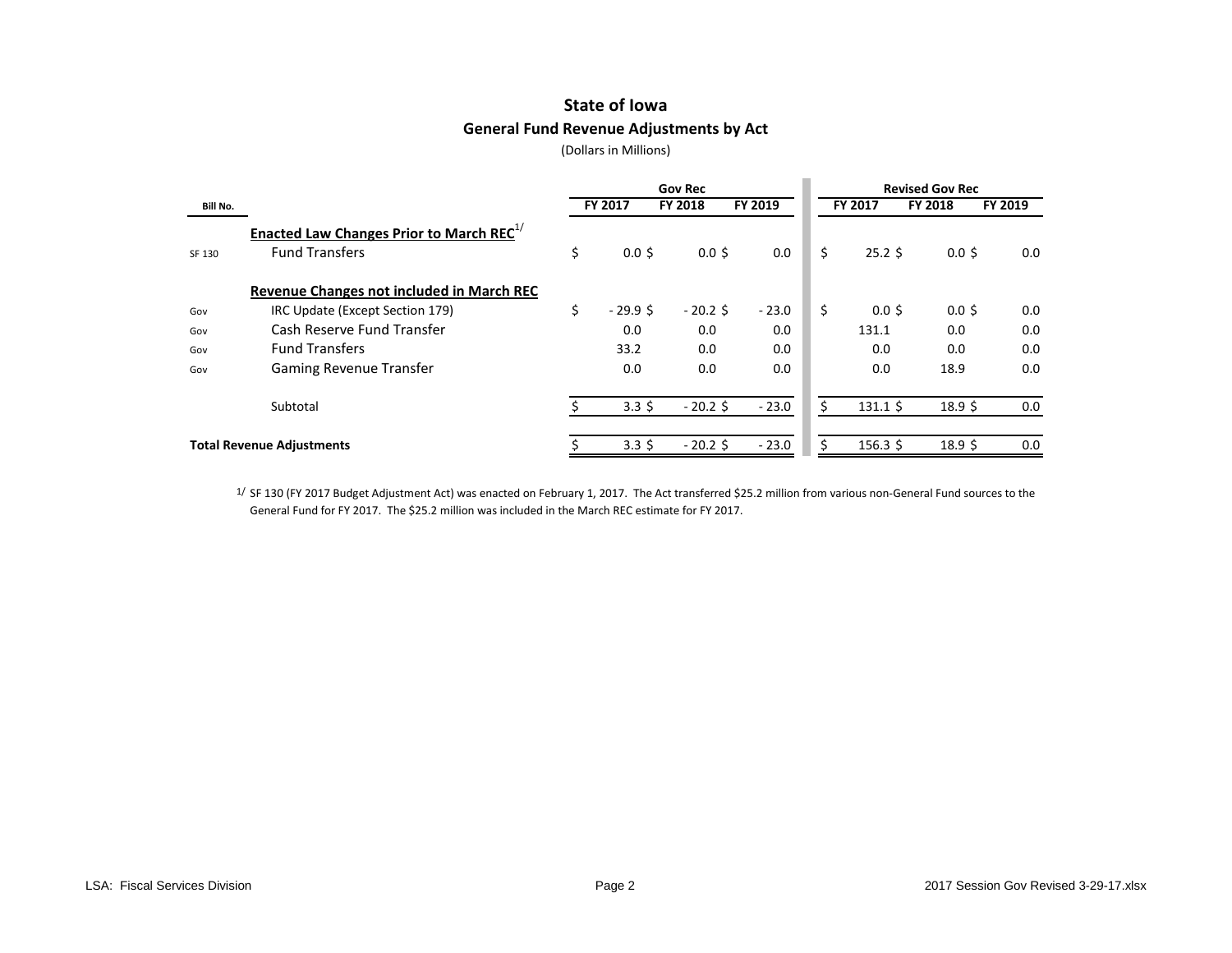# **State of Iowa Expenditure Limitation Calculation**

|                                              | FY 2018        |                |    |               |     |           |                        |    |               |     | FY 2019   |                |     |               |      |               |                        |   |               |
|----------------------------------------------|----------------|----------------|----|---------------|-----|-----------|------------------------|----|---------------|-----|-----------|----------------|-----|---------------|------|---------------|------------------------|---|---------------|
|                                              |                | <b>Gov Rec</b> |    |               |     |           | <b>Revised Gov Rec</b> |    |               |     |           | <b>Gov Rec</b> |     |               |      |               | <b>Revised Gov Rec</b> |   |               |
|                                              | Amount         | %              |    | Expend. Limit |     | Amount    | %                      |    | Expend. Limit |     | Amount    | %              |     | Expend. Limit |      | Amount        | %                      |   | Expend. Limit |
| <b>Revenue Estimating Conference</b>         |                |                |    |               |     |           |                        |    |               |     |           |                |     |               |      |               |                        |   |               |
| Total (March 2017 Estimate)                  | \$7,556.3      | 99% \$         |    | 7,480.7       |     | \$7,364.5 | 99%                    | -S | 7,290.9       |     | \$7,858.6 | 99%\$          |     | 7,780.0       |      | \$7,626.5 99% |                        | S | 7,550.2       |
| <b>Revenue Adjustments:</b>                  |                |                |    |               |     |           |                        |    |               |     |           |                |     |               |      |               |                        |   |               |
| IRC Update (Except Section 179)<br>Gov       | \$.<br>- 20.2  | 100% \$        |    | $-20.2$       | l\$ | 0.0       | $0\%$ \$               |    | 0.0           | \$  | $-23.0$   | 100% \$        |     | $-23.0$       | ∣\$  | 0.0           | $0\%$ \$               |   | 0.0           |
| Cash Reserve Fund Transfer<br>Gov            | 0.0            | 0%             |    | 0.0           |     | 0.0       | 0%                     |    | 0.0           |     | 0.0       | 0%             |     | 0.0           |      | 0.0           | 0%                     |   | 0.0           |
| <b>Fund Transfers</b><br>Gov                 | 0.0            | 0%             |    | 0.0           |     | 0.0       | 0%                     |    | 0.0           |     | 0.0       | 0%             |     | 0.0           |      | 0.0           | 0%                     |   | 0.0           |
| Gaming Revenue Transfer<br>Gov               | 0.0            | 0%             |    | 0.0           |     | 18.9      | 95%                    |    | 18.0          |     | 0.0       | 0%             |     | 0.0           |      | 0.0           | 0%                     |   | 0.0           |
| <b>Subtotal Revenue Adjustment</b>           | $-20.2$        |                |    | $-20.2$       | 5   | 18.9      |                        |    | 18.0          | \$. | $-23.0$   |                |     | $-23.0$       | ∣\$  | 0.0           |                        |   | 0.0           |
| <b>Transfer from Economic Emergency Fund</b> | 0.0            | 100% \$        |    | 0.0           | 5   | 0.0       | 100% \$                |    | 0.0           |     | 32.6      | 100%           | -\$ | 32.6          | ا \$ | 0.0           | 100% \$                |   | 0.0           |
| <b>Total Adjustments</b>                     | $-20.2$<br>\$. |                | \$ | $-20.2$       | 5   | 18.9      |                        | \$ | 18.0          | \$. | 9.6       |                | \$  | 9.6           | I\$  | 0.0           |                        |   | 0.0           |
| <b>Expenditure Limitation</b>                | \$7,536.1      |                |    | 7,460.5       |     | \$7,383.4 |                        |    | 7,308.9       |     | \$7,868.2 |                |     | 7,789.6       |      | \$7,626.5     |                        |   | 7,550.2       |
|                                              |                |                |    |               |     |           |                        |    |               |     |           |                |     |               |      |               |                        |   |               |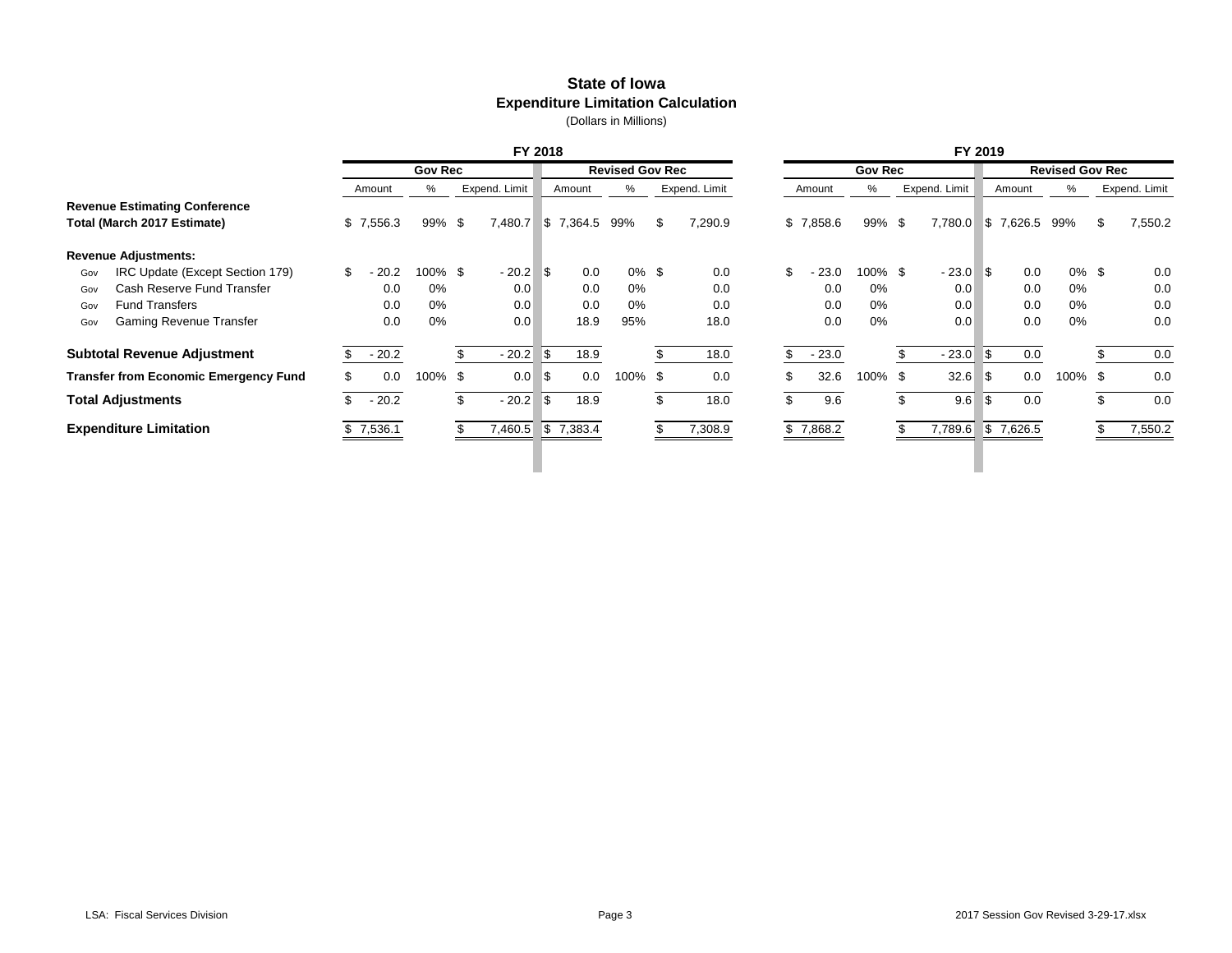#### **State of Iowa Reserve Funds**

| Cash Reserve Fund (CRF)                          |    | Actual   |    |                | FY 2017 |                    |                |       | FY 2018            |       | FY 2019        |         |                    |       |  |
|--------------------------------------------------|----|----------|----|----------------|---------|--------------------|----------------|-------|--------------------|-------|----------------|---------|--------------------|-------|--|
|                                                  |    | FY 2016  |    | <b>Gov Rec</b> |         | <b>Revised Gov</b> | <b>Gov Rec</b> |       | <b>Revised Gov</b> |       | <b>Gov Rec</b> |         | <b>Revised Gov</b> |       |  |
| <b>Funds Available</b>                           |    |          |    |                |         |                    |                |       |                    |       |                |         |                    |       |  |
| <b>Balance Brought Forward</b>                   | \$ | 523.3    | \$ | 539.2          | - \$    | 539.2              | \$             | 553.5 | \$.                | 422.4 | \$             | 554.2   | \$                 | 423.1 |  |
| Gen. Fund Appropriation from Surplus             |    | 410.7    |    | 44.1           |         | 44.1               |                | 0.7   |                    | 0.7   |                | 84.2    |                    | 104.8 |  |
| General Fund Appropriation                       |    | 0.0      |    | 0.0            |         | 0.0                |                | 0.0   |                    | 0.0   |                | 0.0     |                    | 26.3  |  |
| Intrastate Receipts (credited after close of FY) |    | 0.2      |    | 0.0            |         | 0.0                |                | 0.0   |                    | 0.0   |                | 0.0     |                    | 0.0   |  |
| <b>Total Funds Available</b>                     |    | 934.2    |    | 583.3          | \$.     | 583.3              | \$             | 554.2 |                    | 423.1 |                | 638.4   |                    | 554.2 |  |
| <b>Appropriations &amp; Transfers</b>            |    |          |    |                |         |                    |                |       |                    |       |                |         |                    |       |  |
| Appropriations                                   | \$ | 0.0      | \$ | 0.0            | -\$     | 0.0                | \$             | 0.0   | S                  | 0.0   | \$             | 0.0     | \$                 | 0.0   |  |
| <b>Total Appropriations &amp; Transfers</b>      |    | 0.0      | S  | 0.0            | \$      | 0.0                |                | 0.0   |                    | 0.0   |                | 0.0     |                    | 0.0   |  |
| Reversions (credited after close of fiscal year) |    | 0.0      |    | 0.0            |         | 0.0                |                | 0.0   |                    | 0.0   |                | 0.0     |                    | 0.0   |  |
| <b>Transfer to General Fund</b>                  |    | 0.0      |    | 0.0            |         | $-131.1$           |                | 0.0   |                    | 0.0   |                | 0.0     |                    | 0.0   |  |
| <b>Excess Transferred to EEF</b>                 |    | $-395.0$ |    | $-29.8$        |         | $-29.8$            |                | 0.0   |                    | 0.0   |                | $-50.7$ |                    | 0.0   |  |
| <b>Balance Carried Forward</b>                   |    | 539.2    |    | 553.5          |         | 422.4              |                | 554.2 |                    | 423.1 |                | 587.7   |                    | 554.2 |  |
| Maximum 7.5%                                     |    | 539.0    |    | 553.5          | \$      | 553.5              | S              | 565.2 |                    | 553.8 | S              | 587.7   |                    | 572.0 |  |

| <b>Economic Emergency Fund (EEF)</b>                 | Actual<br>FY 2016 |          |                | FY 2017 |                    |    |                | FY 2018 |                    | FY 2019 |                |     |                    |  |
|------------------------------------------------------|-------------------|----------|----------------|---------|--------------------|----|----------------|---------|--------------------|---------|----------------|-----|--------------------|--|
|                                                      |                   |          | <b>Gov Rec</b> |         | <b>Revised Gov</b> |    | <b>Gov Rec</b> |         | <b>Revised Gov</b> |         | <b>Gov Rec</b> |     | <b>Revised Gov</b> |  |
| <b>Funds Available</b>                               |                   |          |                |         |                    |    |                |         |                    |         |                |     |                    |  |
| <b>Balance Brought Forward</b>                       |                   | 174.5    | \$<br>189.9    | \$      | 189.9              | \$ | 184.5          | \$      | 184.5              | \$      | 181.1          | \$. | 181.1              |  |
| Excess from Cash Reserve                             |                   | 395.0    | 29.8           |         | 29.8               |    | 0.0            |         | 0.0                |         | 50.7           |     | 0.0                |  |
| Other Receipts (credited after close of fiscal year) |                   | 0.0      | 0.0            |         | 0.0                |    | 0.0            |         | 0.0                |         | 0.0            |     | 0.0                |  |
| <b>Total Funds Available</b>                         |                   | 569.5    | 219.7          |         | 219.7              |    | 184.5          |         | 184.5              |         | 231.8          |     | 181.1              |  |
| <b>Appropriations &amp; Transfers</b>                |                   |          |                |         |                    |    |                |         |                    |         |                |     |                    |  |
| Excess Transferred to Taxpayer Trust Fund            |                   | 0.0      | \$<br>0.0      | \$      | 0.0                | \$ | 0.0            | \$      | 0.0                | \$      | 0.0            | \$  | 0.0                |  |
| Executive Council - Performance of Duty              |                   | $-12.3$  | $-17.0$        |         | $-17.0$            |    | $-3.4$         |         | $-3.4$             |         | $-3.3$         |     | $-3.3$             |  |
| Excess Transferred to General Fund                   |                   | $-367.3$ | $-18.2$        |         | $-18.2$            |    | 0.0            |         | 0.0                |         | $-32.6$        |     | 0.0                |  |
| <b>Balance Carried Forward</b>                       |                   | 189.9    | 184.5          |         | 184.5              |    | 181.1          |         | 181.1              |         | 195.9          |     | 177.8              |  |
| Maximum 2.5%                                         |                   | 179.7    | \$<br>184.5    | \$      | 184.5              |    | 188.4          | \$      | 184.6              |         | 195.9          | S   | 190.7              |  |

| <b>Combined Reserve Fund Balances</b> |         | Actual |                |       | FY 2017            |       |                |       | FY 2018            |       | FY 2019        |       |                    |       |  |
|---------------------------------------|---------|--------|----------------|-------|--------------------|-------|----------------|-------|--------------------|-------|----------------|-------|--------------------|-------|--|
|                                       | FY 2016 |        | <b>Gov Rec</b> |       | <b>Revised Gov</b> |       | <b>Gov Rec</b> |       | <b>Revised Gov</b> |       | <b>Gov Rec</b> |       | <b>Revised Gov</b> |       |  |
| Cash Reserve Fund                     |         | 539.2  |                | 553.5 |                    | 422.4 |                | 554.2 |                    | 423.1 |                | 587.7 |                    | 554.2 |  |
| Economic Emergency Fund               |         | 189.9  |                | 184.5 |                    | 184.5 |                | 181.1 |                    | 181.1 |                | 195.9 |                    | 177.8 |  |
| <b>Total CRF and EEF</b>              |         | 729.1  |                | 738.0 |                    | 606.9 |                | 735.3 |                    | 604.2 |                | 783.6 |                    | 732.0 |  |
| <b>Statutory Maximum</b>              |         |        |                |       |                    |       |                |       |                    |       |                |       |                    |       |  |
| Cash Reserve Fund                     |         | 539.0  |                | 553.5 |                    | 553.5 | \$.            | 565.2 | S.                 | 553.8 |                | 587.7 |                    | 572.0 |  |
| <b>Economic Emergency Fund</b>        |         | 179.7  |                | 184.5 |                    | 184.5 |                | 188.4 |                    | 184.6 |                | 195.9 |                    | 190.7 |  |
| <b>Total CRF and EEF</b>              |         | 718.7  |                | 738.0 |                    | 738.0 |                | 753.6 |                    | 738.4 |                | 783.6 |                    | 762.7 |  |